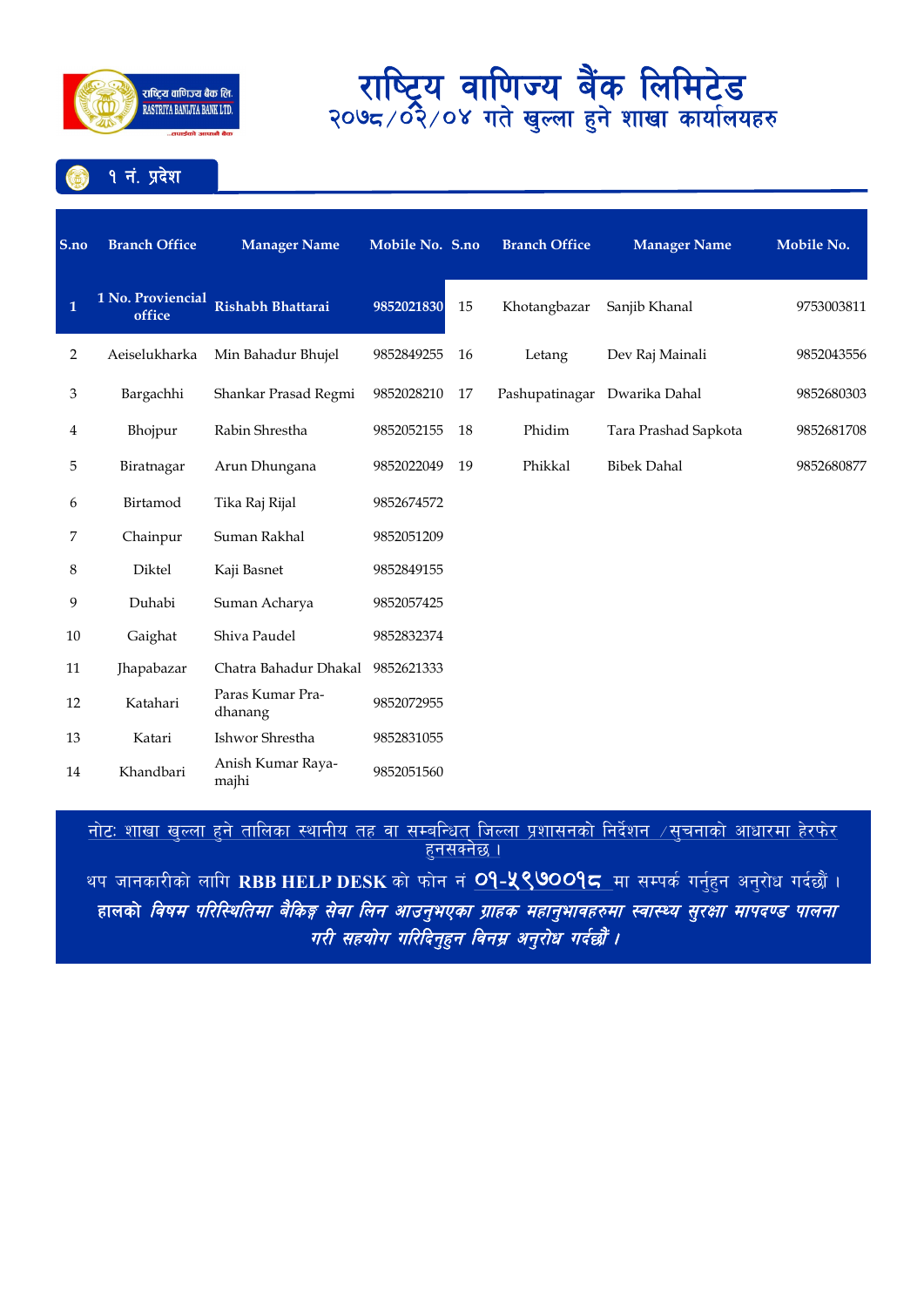

#### २ नं. प्रदेश

| S.no             | <b>Branch Office</b>             | <b>Manager Name</b>            | Mobile No. S.no |    | <b>Branch Office</b> | <b>Manager Name</b>        | Mobile No. |
|------------------|----------------------------------|--------------------------------|-----------------|----|----------------------|----------------------------|------------|
| $\mathbf{1}$     | 2 No Provincial<br><b>Office</b> | <b>Bishwo Gyawali</b>          | 9855021109      | 16 | Pidarichowk          | Pradeep Kumar Jha          | 9854024553 |
| $\sqrt{2}$       | Balara                           | Pawan Kumar Kushwah 9855040494 |                 | 17 | Pipara               | Dinesh Kumar Rajak         | 9854025328 |
| 3                | Balawabazar                      | Sanjaya Sharma                 | 9854031281      | 18 | Pokhariya            | Dharmendra Chaudhari       | 9855011023 |
| 4                | Bardibas                         | Lal Bahadur Thokar             | 9854030021      | 19 | Rajbiraj             | Umesh Nepal                | 9852820716 |
| 5                | Barhathawa                       | Suresh Khatiwada               | 9854037504      | 20 | Shreepur             | Ishwori Prashad<br>Dhungel | 9855025237 |
| 6                | Birgunj                          | Ranjan Upreti                  | 9855022860      | 21 | Siraha               | Kamalesh Jha               | 9852832295 |
| $\boldsymbol{7}$ | Chandrapur                       | Mani Raj B.K.                  | 9855041749      | 22 | Sukhipur             | Parshu Ram Majhi           | 9852832525 |
| $\,8\,$          | Dhanusha<br>Mahendranagar        | Suresh Mandel                  | 9854025429      | 23 | Suvarnapur           | Rishikesh Bhattarai        | 9855011109 |
| $\overline{9}$   | Hanumannagar                     | Suraj Pokhrel                  | 9852820681      |    |                      |                            |            |
| 10               | Jadukoha                         | Sammit Kumar Thakur            | 9854023656      |    |                      |                            |            |
| 11               | Janakpur                         | Ranjita Kumari                 | 9854024554      |    |                      |                            |            |
| 12               | Kathauna                         | Bijaya Kumar Das               | 9852823835      |    |                      |                            |            |
| 13               | Lahan                            | Bhola Kumar Karki              | 9852832195      |    |                      |                            |            |
| 14               | Lalbandi                         | Rom Prasad Silwal              | 9854035801      |    |                      |                            |            |
| 15               | Mirchaiva                        | Krishna Deo Goshain            | 9852832523      |    |                      |                            |            |

<u>नोटः शाखा खल्ला हने तालिका स्थानीय तह वा सम्बन्धित जिल्ला प्रशासनको निर्देशन  $\neq$ सूचनाको आधारमा हेरफेर</u> x"g;Sg]% . थप जानकारीको लागि RBB HELP DESK को फोन नं <mark>O9-५९७००१८</mark> मा सम्पर्क गर्नुहन अनुरोध गर्दछौं । हालको *विषम परिस्थितिमा बैकिङ्ग सेवा लिन आउनुभएका ग्राहक महानुभावहरुमा स्वास्थ्य सुरक्षा मापदण्ड पालना* गरी सहयोग गरिदिनुहुन विनम्र अनुरोध गर्दछौं ।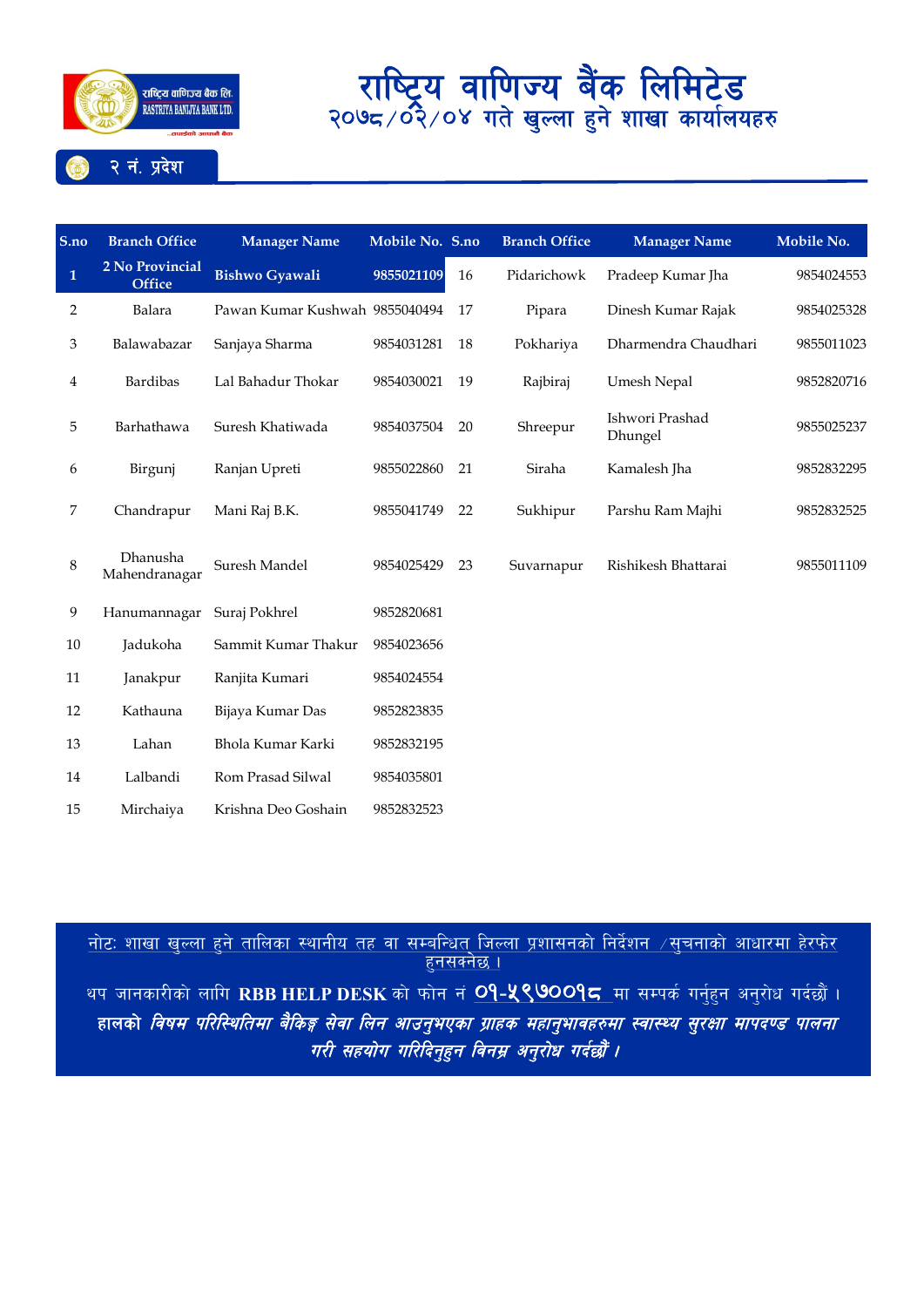

बागमती प्रदेश

#### काठमाण्डौ उपत्यका बाहिरका शाखा कार्यालयहरु

| S.no           | <b>Branch Office</b>                              | <b>Manager Name</b>  | Mobile No. | S.no | <b>Branch Office</b> | <b>Manager Name</b>      | Mobile No. |
|----------------|---------------------------------------------------|----------------------|------------|------|----------------------|--------------------------|------------|
| $\mathbf{1}$   | Bagmati Provential Sony Shrestha<br><b>Office</b> |                      | 9851237410 | 12   | Kalikasthan          | Dambar Bahadur<br>Rokaya | 9851242129 |
| $\overline{2}$ | Bhakundebesi                                      | Sujan Kumar Dhakal   | 9851120154 | 13   | Kapilakot            | Manoj Shrestha           | 9854047547 |
| 3              | Bharatpur                                         | Santosh Soti         | 9855061207 | 14   | Malekhu              | Khemraj Rawal            | 9851175024 |
| 4              | Bhiman                                            | Prabesh Sindhuliya   | 9854042110 | 15   | Manthali             | Rabindra Kumar<br>Mandal | 9854040056 |
| 5              | Bhimphedi                                         | Bishnu Dahal         | 9855089077 | 16   | Narayangadh          | Manoj Bilash Panta       | 9855060313 |
| 6              | Bidur                                             | Rima Shrestha        | 9851251500 | 17   | Netrawati            | Raju Baram               | 9851313155 |
| 7              | Dhading                                           | Anirudra Upadhaya    | 9851119964 | 18   | Parsadhap            | Sushil Mahato            | 9855064707 |
| 8              | Dhulikhel                                         | Binod Prasad Sapkota | 9851125496 | 19   | Ramechhap            | Indra Mani Dulal         | 9854040057 |
| 9              | Gajuri                                            | Anita Shrestha       | 9851190410 | 20   | Ratnanagar           | Gyan Bahadur Bhulon      | 9855080201 |
| 10             | Hetauda                                           | Hem Raj Marahatta    | 9855068414 | 21   | Sanghutar            | Sundar Suwal             | 9854022055 |
| 11             | <b>J</b> albire                                   | Prakash Prasad       | 9851113800 |      |                      |                          |            |

<u>नाटः शाखा खुल्ला हुन ताालका स्थानाय तह वा सम्बान्धत् जिल्ला प्रशासनका निदेशन ⁄सुचनाका आधारमा हरफर </u> <u>हुनसक्नछ ।</u>

थप जानकारीको लागि RBB HELP DESK को फोन नं <mark>O9-<mark>५९७</mark>00<mark>9८</mark> मा सम्पर्क गर्नुहुन अनुरोध गर्दछौं ।</mark> हालको *विषम परिस्थितिमा बैकिङ्ग सेवा लिन आउनुभएका ग्राहक महानुभावहरुमा स्वास्थ्य सुरक्षा मापदण्ड पालना* गरी सहयोग गरिदिनुहन विनम्र अनुरोध गर्दछौं ।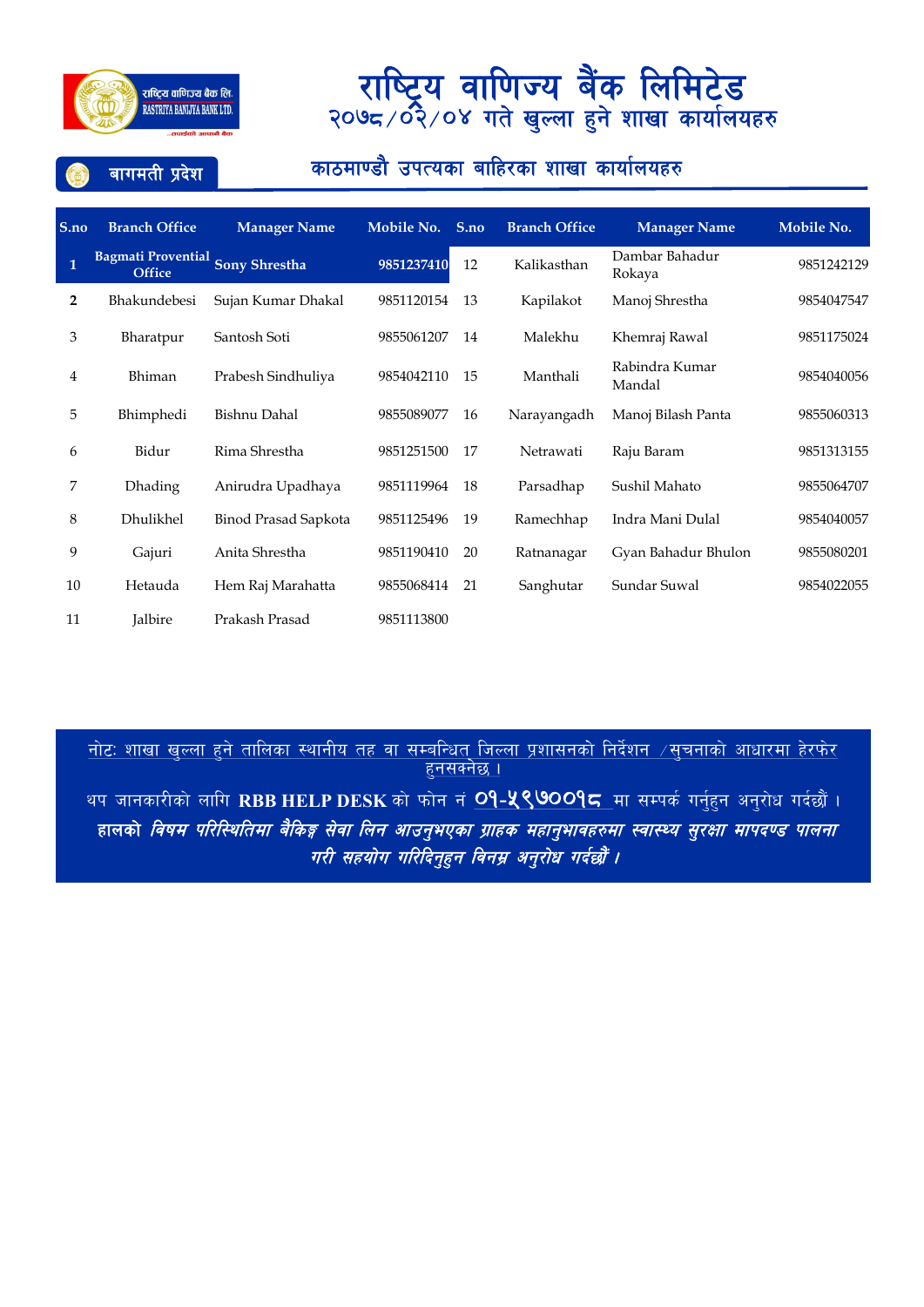## राष्ट्रिय वाणिज्य वैंक लि.को

काठमाण्डौ उपत्यकामा खुल्ने शाखा कार्यालयहरु

राष्ट्रिय वाणिज्य बैंक लि. RASTRIYA BANLIYA BANK LTD.

| आईतबार<br>२०७८/०२/०२                        | सोमबार<br>१०७८/०२/०३                            | मंगलबार<br>$20/20$ / $20/2$                 | बुधबार<br>२०७८/०२/०५     | विहिबार<br>२०७८/०२/०६                           | शुक्रबार<br>२०७८/०२/०७ |
|---------------------------------------------|-------------------------------------------------|---------------------------------------------|--------------------------|-------------------------------------------------|------------------------|
| गौशाला<br>९८५११२५११८                        | बानेश्वर<br>९८५११२५०८८                          | बौद्ध<br>९८५११२७९५४                         | गौशाला<br>९८५११२५११८     | बानेश्वर<br>९द५११२५०दद                          | कोटेश्वर<br>९८४११९५६२६ |
| भोटाहिटी<br>९८५११२५०८४                      | मुख्य शाखा कार्यालय,<br>बिशालबजार<br>९८५१२४६७३५ |                                             | भोटाहिटी<br>९८५११२५०८४   | मुख्य शाखा कार्यालय,<br>बिशालबजार<br>९८५१२४६७३५ | नक्शाल<br>९८५११२५०३९   |
| ठमेल                                        | टेकु                                            | ठमेल                                        | टेकु                     | ठमेल                                            | टेकु                   |
| ९८५११२६४४४                                  | ९८५११२५३५७                                      | ९८४११२६४४४                                  | ९८५११२५३५७               | ९८५११२६४४४                                      | ९८५११२५३५७             |
| केन्द्रीय कार्यालय<br>काउण्टर<br>९८४११२५१६९ | बालाजु<br>९८५१२४५६२८                            | केन्द्रीय कार्यालय<br>काउण्टर<br>९८५११२५१६९ | महाराजगञ्ज<br>९८५११२५०९१ | केन्द्रीय कार्यालय<br>काउण्टर<br>९८५११२५१६९     | बालाजु<br>९८५१२४५६२८   |
| महाराजगञ्ज                                  | किर्तिपुर                                       | मैतिदेवी                                    | नक्शाल                   | पुतलीसडक                                        | मैतिदेवी               |
| ९८५११२५०९१                                  | ९८५११२५१०९                                      | ९८४११२५२५१                                  | ९८५११२५०३९               | ९८५११२४६९४                                      | ९८४११२५२५१             |
| पुतलीसडक                                    | दरवारमार्ग                                      | कलंकी                                       | बुढानीलकण्ठ              | दरवारमार्ग                                      | टोखा                   |
| ९८५११२४६९४                                  | ९८५१२७३९९३                                      | ९८४११२५१६२                                  | ९८५११२६२२२               | ९८५१२७३९९३                                      | ९८५१२५४१६३             |
| कलंकी                                       | बुढानीलकण्ठ                                     | टोखा                                        | पुल्चोक                  | किर्तिपुर                                       | लुभु                   |
| ९८४११२५१६२                                  | ९८५११२६२२२                                      | ९८५१२५४१६३                                  | ९८५११२५२५२               | ९८५११२५१०९                                      | ९८४११५१३५५             |
| पुल्चोक                                     | भैसेपाटी                                        | लुभु                                        | सुर्यविनायक              | बौद्ध                                           | भैसेपाटी               |
| ९८५११२५२५२                                  | ९८५११९३१४९                                      | ९८४११५१३५५                                  | ९८४१११९७६७               | ९८५११२७९५४                                      | ९८५११९३१४९             |
| सुर्यविनायक<br>९८५१११९७६७                   | ठिमी<br>९८४११२५१५५                              | ललितपुर,लगनखेल<br>९८५१२४७३९१                |                          | ललितपुर, लगनखेल<br>९८५१२४७३९१                   | सानोठिमी<br>९८५१०७८३३२ |
|                                             |                                                 | सानोठिमी<br>९८५१०७८३३२                      |                          | ठिमी<br>९८४११२५१५५                              |                        |

#### <u>कारोबार समय विहान आईतबार - बिहिबार १० बजे देखि २ बजे सम्म शुक्रबार १० बजे</u> देखि १ बजे सम्म

साथै बैंकको उपत्यका बाहिरको शाखाहरुको हकमा, शाखा खल्ने दिन र समय स्थानीय तह वा सम्बन्धित जिल्ला प्रशासनको निर्देशन / सूचनाको आधारमा खुल्ने व्यहोरा सम्पूर्ण ग्राहक महानुभावहरुमा जानकारी गराउदछौं ।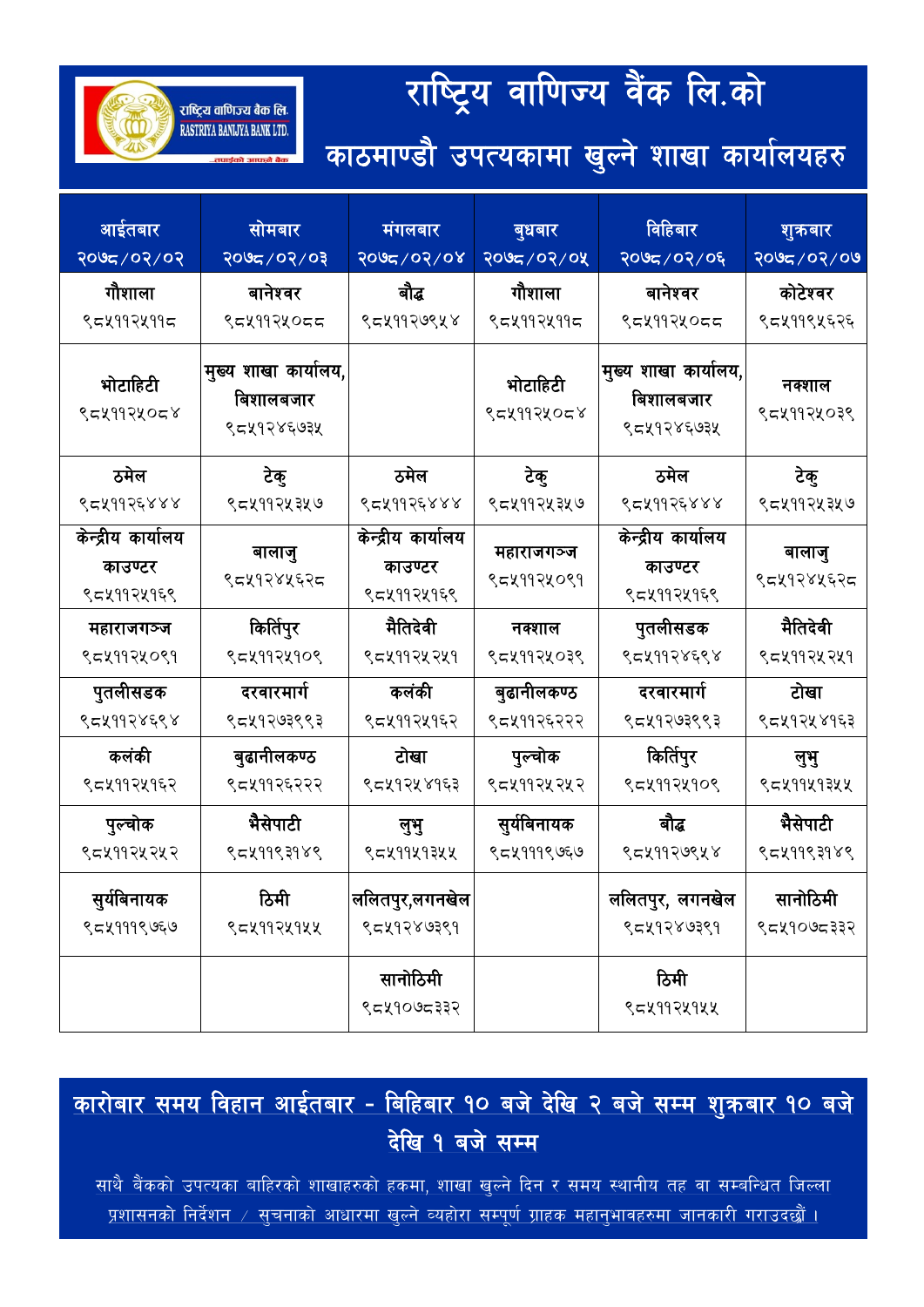

गण्डकी प्रदेश

| S.no         | <b>Branch Office</b>                | <b>Manager Name</b>  | Mobile No. S.no |    | <b>Branch Office</b> | <b>Manager Name</b>   | Mobile No. |
|--------------|-------------------------------------|----------------------|-----------------|----|----------------------|-----------------------|------------|
| $\mathbf{1}$ | Gandaki Proviceial<br><b>Office</b> | Pramod Adhikari      | 9856024883      | 10 | Pardi                | Rameshwor Kha-<br>nal | 9856033470 |
| 2            | Benibazar                           | Arjun Tiwari         | 9857622455      | 11 | Talchowk             | Sanjeev Subedi        | 9856033134 |
| 3            | <b>Bhachhek</b>                     | Sanjaya Tikhatari    | 9856040311      | 12 | Tangikot             | Nirmal Subedi         | 9857086300 |
| 4            | Chame                               | Prem Prasad Devkota  | 066-440343      | 13 | Triveni              | Pradip B.K            | 9857013509 |
| 5            | Gaidakot                            | Krishna Panthi       | 9855052335      |    |                      |                       |            |
| 6            | Kawasoti                            | Sabin Raj Adhikari   | 9857030180      |    |                      |                       |            |
| 7            | Mahendrapul                         | Daya Ram Pant        | 9856031084      |    |                      |                       |            |
| 8            | Manang                              | Santosh Kumar Thakur | 9856049184      |    |                      |                       |            |
| 9            | Mustang                             | <b>Bimal Poudel</b>  | 9857654455      |    |                      |                       |            |

<u>नाटः शाखा खुल्ला हुन ताालका स्थानाय तह वा सम्बान्धत् जिल्ला प्रशासनका निदशन ⁄सुचनाका आधारमा हरफर</u> । <u>हुनसक्नछ ।</u> थप जानकारीको लागि RBB HELP DESK को फोन नं <mark>O9-५९७OO9८</mark> मा सम्पर्क गर्नुहुन अनुरोध गर्दछौं । हालको *विषम परिस्थितिमा बैकिङ्ग सेवा लिन आउनुभएका ग्राहक महानुभावहरुमा स्वास्थ्य सुरक्षा मापदण्ड पालना* गरी सहयोग गरिदिनुहुन विनम्र अनुरोध गर्दछौं ।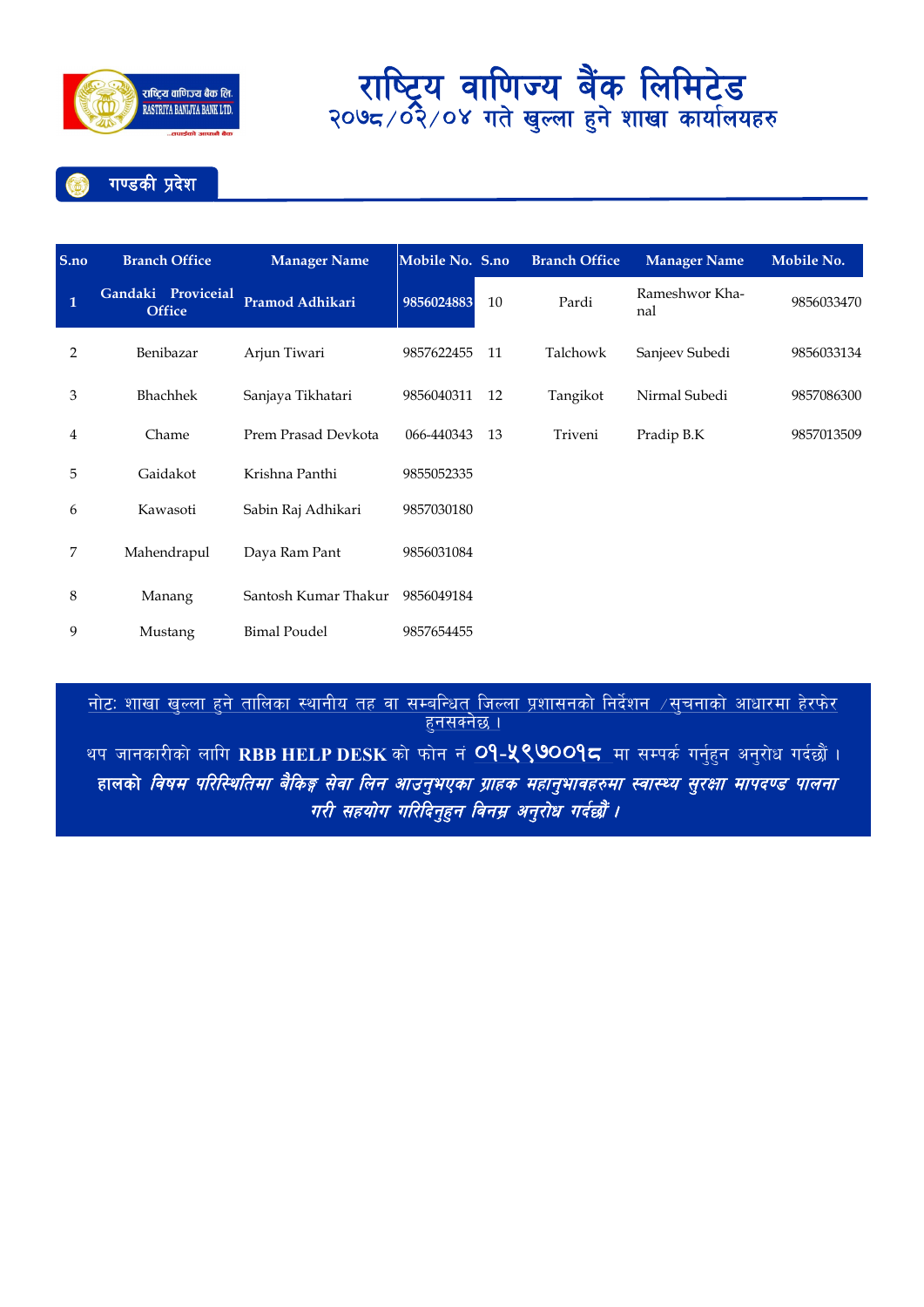

# राष्ट्रिय वाणिज्य बैंक लिमिटेड<br>२०७८/०२/०४ गते खुल्ला हुने शाखा कार्यालयहरु



| S.no           | <b>Branch Office</b>         | <b>Manager Name</b> | Mobile No. S.no |    | <b>Branch Office</b>                         | <b>Manager Name</b>       | Mobile No. |
|----------------|------------------------------|---------------------|-----------------|----|----------------------------------------------|---------------------------|------------|
|                | Lumbini Provincial<br>Office | Ananda Subedi       | 9858020564      | 4  | Rukumkot                                     |                           | 9857821120 |
| $\overline{2}$ | Bijuwar                      | Hari Dhakal         | 9857831893      | 5. | Sandhikharka                                 | Kamal Prasad Achar-<br>va | 9857061155 |
| 3              | Nepalgunj                    | <b>Binod Pandey</b> | 9858020504      |    | Sukkhabandargaha<br>Bhairahawa<br>Bhairahawa |                           | 9857024349 |

<u>नोटः शाखा खुल्ला हुने तालिका स्थानीय तह वा सम्बन्धित जिल्ला प्रशासनको निर्देशन ⁄सुचनाको आधारमा हेरफेर </u><br>हुनसक्नेछ । थप जानकारीको लागि RBB HELP DESK को फोन नं <mark>O9-<mark>५९७</mark>००१८ मा सम्पर्क गर्नुहुन अनुरोध गर्दछौं ।</mark> हालको *विषम् परिस्थितिमा बैकिङ्ग सेवा लिन आउनुभएका ग्राहक महानुभावहरुमा स्वास्थ्य सुरक्षा मापदण्ड पालना* गरी सहयोग गरिदिनुहुन विनम्र अनुरोध गर्दछौं ।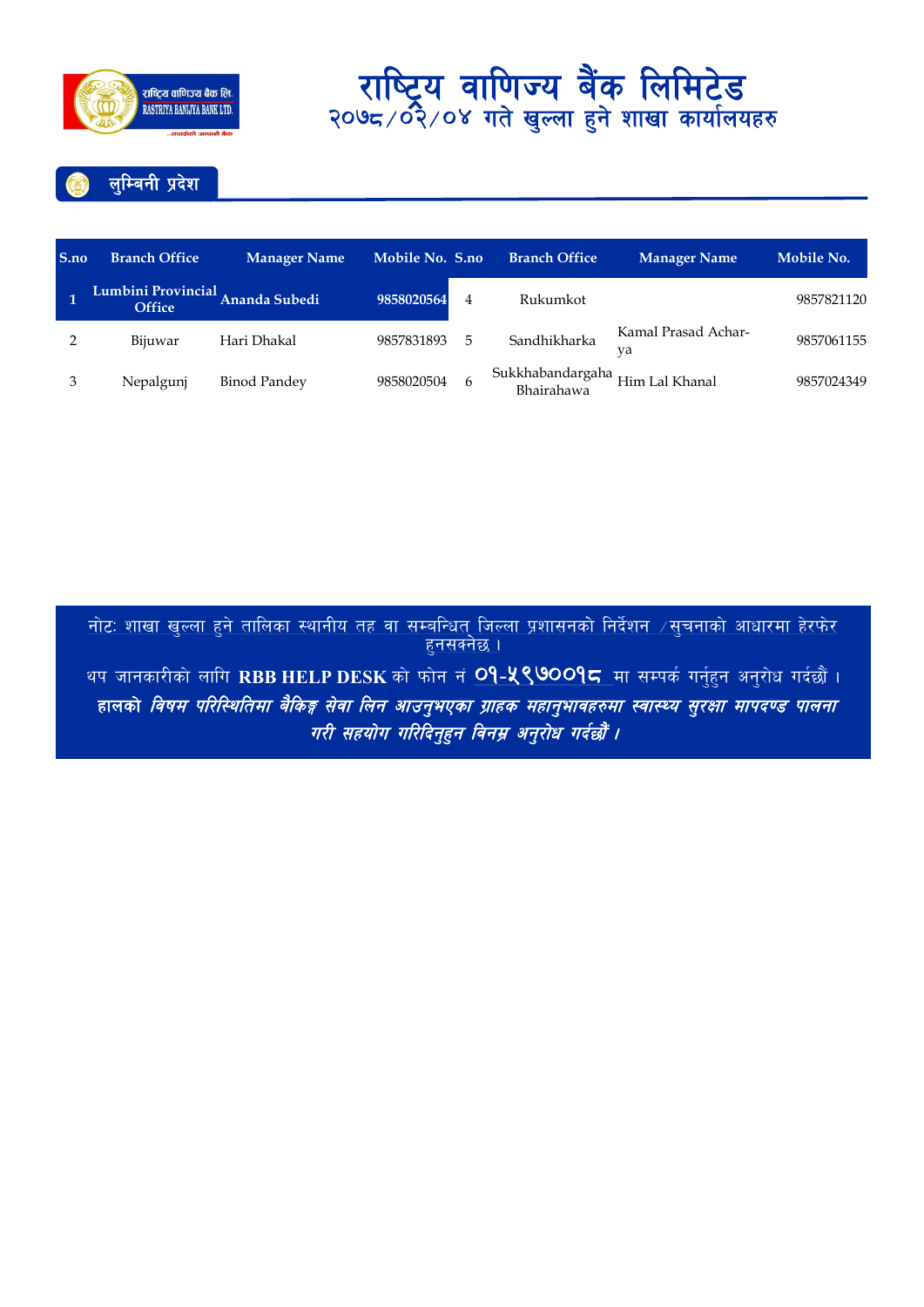

#### कर्णाली प्रदेश

| 19S.<br>no     | <b>Branch Office</b> | <b>Manager Name</b>                 | Mobile No. S.no |    | <b>Branch Office</b> | <b>Manager Name</b> | Mobile No. |
|----------------|----------------------|-------------------------------------|-----------------|----|----------------------|---------------------|------------|
| $\overline{1}$ | office               | Karnali proviencial Ram Kumar Thapa | 9858070461      | 11 | Mudkechula           | Shiva Tiwari        | 9857850520 |
| 2              | Chaurjahari          | Hikmat Bahadur Karki                | 9858029009      | 12 | Mugu                 | Harendra Bohora     | 9758900555 |
| 3              | Chharkatangsong      | Binod Sharma                        | 9858029830      | 13 | Mugum Karma-<br>rong | Jangabir B.K.       | 9858390007 |
| 4              | Dailekh              | Chetan BC                           | 9858051319      | 14 | Simikot              | Sabita Shahi        | 9858322491 |
| 5              | Dolpobuddha          | Bhima Sunar                         | 9858366051      | 15 | Soru                 | Jaya Bahadur Malla  | 9858390789 |
| 6              | Dullu                | Krishna Prashad                     | 9858050219      |    |                      |                     |            |
| 7              | Dunai                | Chudamani K.C                       | 9858366003      |    |                      |                     |            |
| 8              | Jajarkot             | Ilam bhadur Khadka                  | 9858085055      |    |                      |                     |            |
| 9              | Jumla                | Ombahadur Shahi                     | 9858320518      |    |                      |                     |            |
| 10             | Manma                | Suresh Mishra                       | 9858320052      |    |                      |                     |            |

<u>नोटः शाखा खल्ला हने तालिका स्थानीय तह वा सम्बन्धित जिल्ला प्रशासनको निर्देशन  $\neq$ सूचनाको आधारमा हेरफेर </u> <u>हनसक्नेछ ।</u> थप जानकारीको लागि RBB HELP DESK को फोन नं <mark>O9-५९७OO9८</mark> मा सम्पर्क गर्नुहुन अनुरोध गर्दछौं । हालको *विषम परिस्थितिमा बैकिङ्ग सेवा लिन आउनुभएका ग्राहक महानुभावहरुमा स्वास्थ्य सुरक्षा मापदण्ड पालना* 

गरी सहयोग गरिदिनुहुन विनम्र अनुरोध गर्दछौं ।